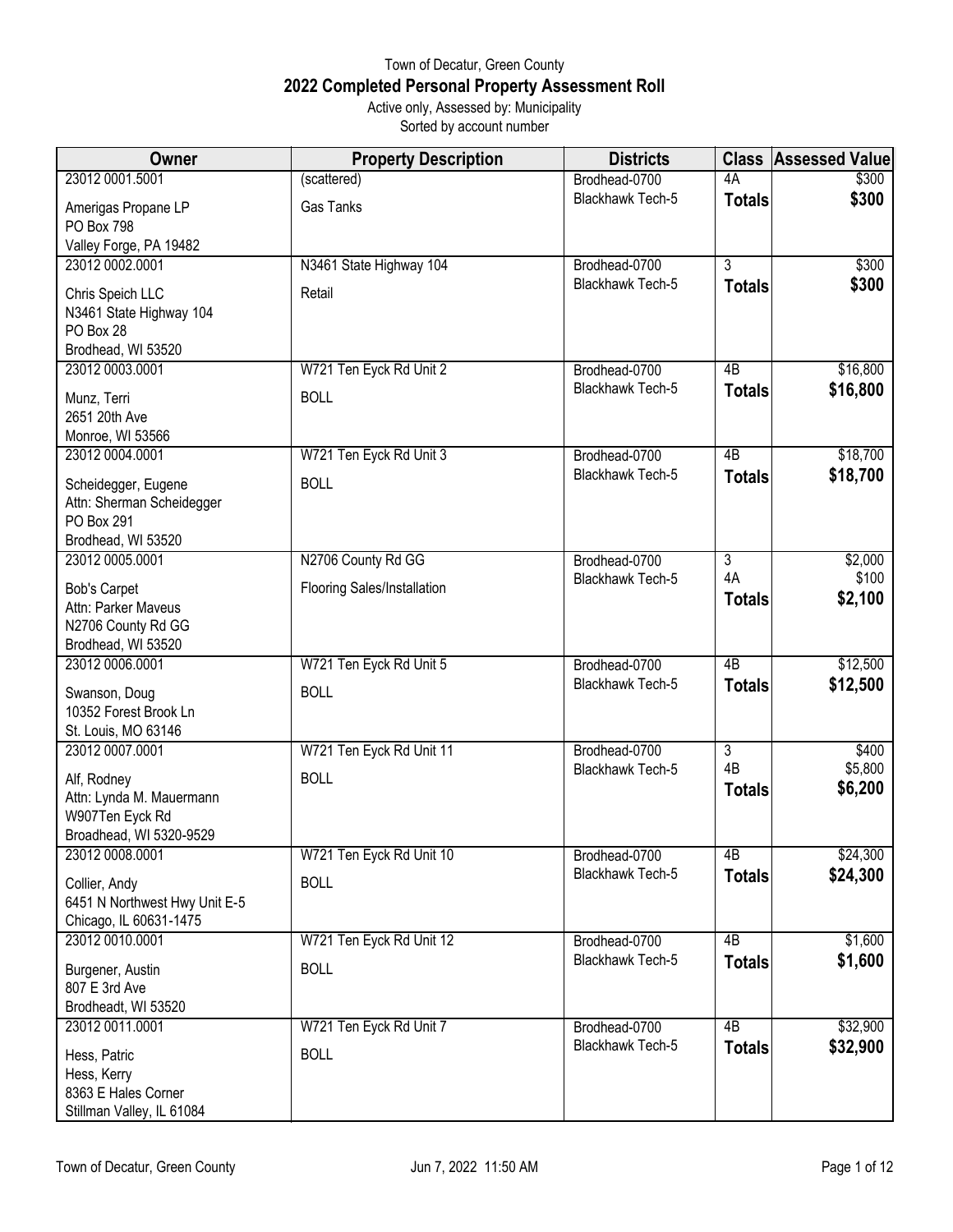| Owner                                      | <b>Property Description</b> | <b>Districts</b>        | <b>Class</b>    | <b>Assessed Value</b> |
|--------------------------------------------|-----------------------------|-------------------------|-----------------|-----------------------|
| 23012 0014.0001                            | W896 Ten Eyck Rd            | Brodhead-0700           | 3               | \$200                 |
| Kubly Automotive                           | Automotive                  | Blackhawk Tech-5        | 4A              | \$1,300               |
| W896 Ten Eyck Rd                           | <b>DOOMAGE ASSESSMENT</b>   |                         | <b>Totals</b>   | \$1,500               |
| Brodhead, WI 53520                         |                             |                         |                 |                       |
| 23012 0015.0001                            | N3447 State Highway 104     | Brodhead-0700           | $\overline{3}$  | \$200                 |
| Wells Fargo Vendor Financial Serv LLC      | Leasing                     | Blackhawk Tech-5        | <b>Totals</b>   | \$200                 |
| PO Box 36200                               |                             |                         |                 |                       |
| Billings, MT 59107-6200<br>23012 0016 0001 | N2819 County Rd GG          | Brodhead-0700           | 4A              | \$400                 |
|                                            |                             | Blackhawk Tech-5        | <b>Totals</b>   | \$400                 |
| Huntington & Son Plumbing                  | Plumbing                    |                         |                 |                       |
| Attn: John Huntington<br>301 3rd St        | <b>DOOMAGE ASSESSMENT</b>   |                         |                 |                       |
| Brodhead, WI 53520                         |                             |                         |                 |                       |
| 23012 0017.0001                            | W721 Ten Eyck Rd Unit 13    | Brodhead-0700           | $\overline{AB}$ | \$10,300              |
| Clark, Michael C                           | <b>BOLL</b>                 | <b>Blackhawk Tech-5</b> | <b>Totals</b>   | \$10,300              |
| 1401 W 2nd Ave                             |                             |                         |                 |                       |
| Brodhead, WI 53520                         |                             |                         |                 |                       |
| 23012 0018.0001                            | W721 Ten Eyck Rd Unit 1     | Brodhead-0700           | $\overline{AB}$ | \$13,900              |
| Jenny, Jean                                | <b>BOLL</b>                 | Blackhawk Tech-5        | <b>Totals</b>   | \$13,900              |
| 3224 S 15th PI                             |                             |                         |                 |                       |
| Milwaukee, WI 53215                        |                             |                         |                 |                       |
| 23012 0019.0001                            | N3481 State Highway 104     | Brodhead-0700           | $\overline{3}$  | \$1,000               |
| CFS - Properties, LLC                      | Grain Company               | Blackhawk Tech-5        | <b>Totals</b>   | \$1,000               |
| 300 State Highway 27                       |                             |                         |                 |                       |
| Cashton, WI 54619<br>23012 0020.0001       | W721 Ten Eyck Rd Unit 4     | Brodhead-0700           | $\overline{AB}$ | \$16,700              |
|                                            |                             | Blackhawk Tech-5        | <b>Totals</b>   | \$16,700              |
| Boegli, Doran & DeAnne                     | <b>BOLL</b>                 |                         |                 |                       |
| N2641 County Rd GG<br>Brodhead, WI 53520   |                             |                         |                 |                       |
| 23012 0021.0001                            | W721 Ten Eyck Rd Unit 8     | Brodhead-0700           | 4B              | \$31,000              |
| Danowski, Ronald                           | <b>BOLL</b>                 | Blackhawk Tech-5        | <b>Totals</b>   | \$31,000              |
| Danowski, Sandra                           |                             |                         |                 |                       |
| 3008 Pheasant run                          |                             |                         |                 |                       |
| Cottage Grove, WI 53527-9733               |                             |                         |                 |                       |
| 23012 0026 0001                            | N3447 State Highway 104     | Brodhead-0700           | 3               | \$400                 |
| Olin Oil Co                                | Oil/Gas Company             | Blackhawk Tech-5        | <b>Totals</b>   | \$400                 |
| PO Box 7                                   |                             |                         |                 |                       |
| N3447 State Highway 104                    |                             |                         |                 |                       |
| Brodhead, WI 53520-0007<br>23012 0028.0001 | N4697 County Rd E           | Brodhead-0700           | 1               | \$2,700               |
|                                            |                             | Blackhawk Tech-5        | 3               | \$100                 |
| Professional Property Management, LLO      | Campground                  |                         | 4A              | \$1,800               |
| N4697 County Rd E<br>Brodhead, WI 53520    | <b>DOOMAGE ASSESSMENT</b>   |                         | <b>Totals</b>   | \$4,600               |
| 23012 0029.0001                            | W787 Taylor Trl             | Brodhead-0700           | $\overline{3}$  | \$100                 |
| Spring Creek Soil Service                  | Soil Testing                | Blackhawk Tech-5        | 4A              | \$100                 |
| W787 Taylor Trl                            |                             |                         | <b>Totals</b>   | \$200                 |
| Brodhead, WI 53520                         | <b>DOOMAGE ASSESSMENT</b>   |                         |                 |                       |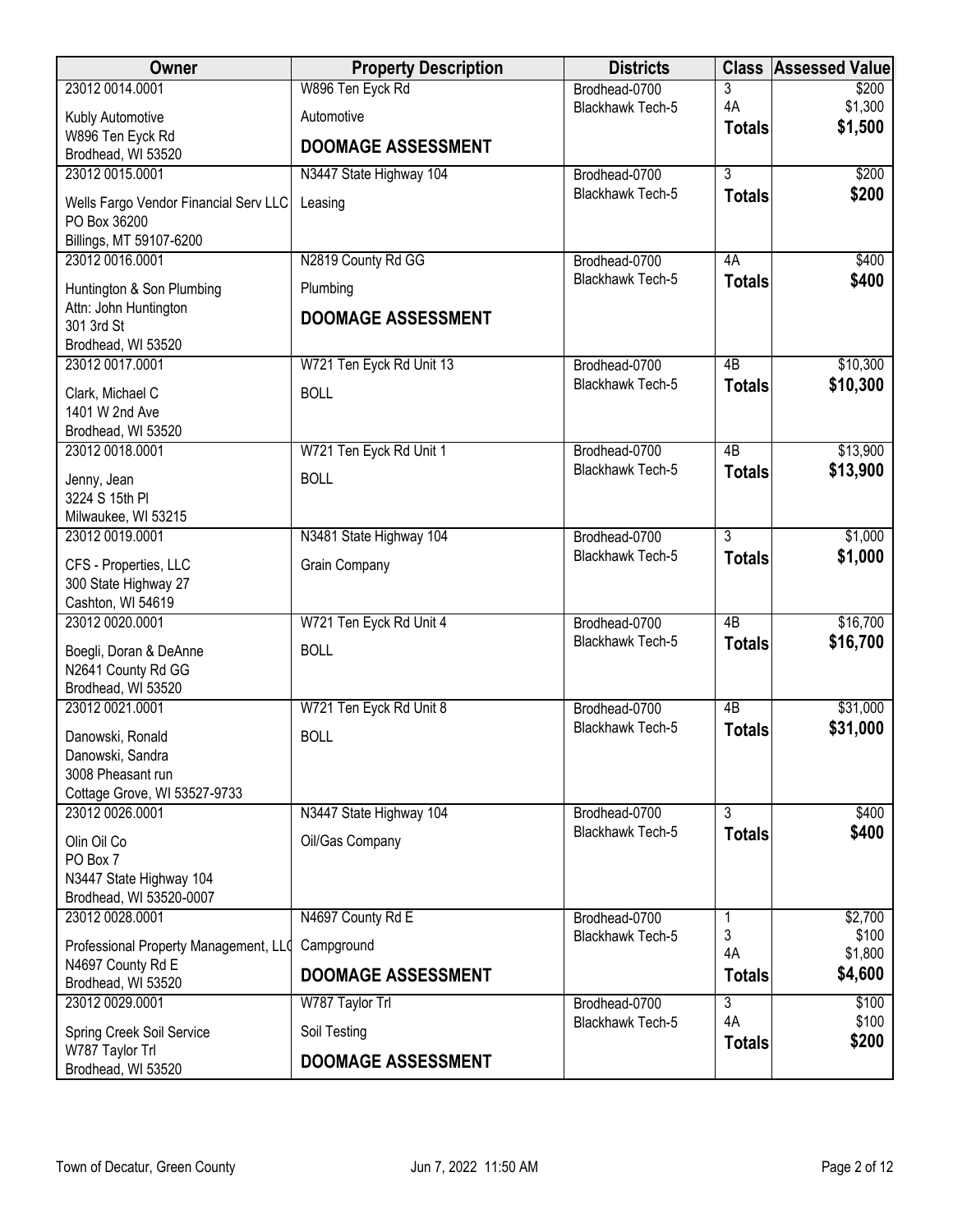| Owner                                            | <b>Property Description</b> | <b>Districts</b>                  | <b>Class</b>    | <b>Assessed Value</b> |
|--------------------------------------------------|-----------------------------|-----------------------------------|-----------------|-----------------------|
| 23012 0034.0001                                  | W721 Ten Eyck Rd Unit 6     | Brodhead-0700                     | $\overline{AB}$ | \$17,400              |
| Straub, Brandon                                  | <b>BOLL</b>                 | Blackhawk Tech-5                  | <b>Totals</b>   | \$17,400              |
| PO Box 233                                       |                             |                                   |                 |                       |
| Brodhead, WI 53520                               |                             |                                   |                 |                       |
| 23012 0035.0001                                  | W721 Ten Eyck Rd Unit 9     | Brodhead-0700                     | 4B              | \$20,800              |
| Fisher, William A                                | <b>BOLL</b>                 | Blackhawk Tech-5                  | <b>Totals</b>   | \$20,800              |
| 110 Marlboro Ave                                 |                             |                                   |                 |                       |
| Edgerton, WI 53534-1000                          |                             |                                   |                 |                       |
| 23012 0037.0001                                  | (scattered)                 | Brodhead-0700                     | 4A              | \$2,300               |
| <b>DISH Network LLC</b>                          | Satellite TV                | Blackhawk Tech-5                  | <b>Totals</b>   | \$2,300               |
| PO Box 6623                                      |                             |                                   |                 |                       |
| Englewood, CO 80155                              |                             |                                   |                 |                       |
| 23012 0039.0001                                  | N3201 Crazy Horse Ln        | Brodhead-0700                     | 1<br>3          | \$500<br>\$13,300     |
| Crazy Horse Campground, LLC                      | Campground                  | Blackhawk Tech-5                  | 4A              | \$200                 |
| Attn: Jim & Roxanne Hanly                        |                             |                                   | <b>Totals</b>   | \$14,000              |
| N3201 Crazy Horse Ln                             |                             |                                   |                 |                       |
| Brodhead, WI 53520<br>23012 0048 0001            | N3447 State Highway 104     | Brodhead-0700                     | $\overline{3}$  | \$100                 |
|                                                  |                             | <b>Blackhawk Tech-5</b>           | <b>Totals</b>   | \$100                 |
| Quadient, Inc.                                   | Leasing                     |                                   |                 |                       |
| Attn: Tax Department                             |                             |                                   |                 |                       |
| 478 Wheelers Farms Rd<br>Milford, CT 06460       |                             |                                   |                 |                       |
| 23012 0053.1301                                  | (scattered)                 | Brodhead-0700                     | $\overline{3}$  | \$100                 |
|                                                  |                             | Blackhawk Tech-5                  | <b>Totals</b>   | \$100                 |
| <b>ADT LLC</b><br>PO Box 54767                   | <b>Security Services</b>    |                                   |                 |                       |
| Lexington, KY 40555                              |                             |                                   |                 |                       |
| 23012 0054.1301                                  | N4151 Oak Hill Cir          | Brodhead-0700                     | $\overline{3}$  | \$200                 |
|                                                  |                             | Blackhawk Tech-5                  | 4A              | \$100                 |
| State Farm Mutual Automobile Insurance           | Insurance                   |                                   | <b>Totals</b>   | \$300                 |
| Company<br>Attn: Tax & Compliance - Property Tax | <b>DOOMAGE ASSESSMENT</b>   |                                   |                 |                       |
| PO Box 2155                                      |                             |                                   |                 |                       |
| Bloomington, IL 61702                            |                             |                                   |                 |                       |
| 23012 0056.1301                                  | N3447 State Highway 104     | Brodhead-0700                     | $\overline{3}$  | \$600                 |
| Quadient Leasing USA, Inc.                       | Leasing                     | Blackhawk Tech-5                  | <b>Totals</b>   | \$600                 |
| Attn: Tax Department                             |                             |                                   |                 |                       |
| 478 Wheelers Farms Rd                            |                             |                                   |                 |                       |
| Milford, CT 06461                                |                             |                                   |                 |                       |
| 23012 0058.1301                                  | N3054 Park Rd               | Brodhead-0700                     | 4A              | \$300                 |
| Menehan Refrigeration Air Conditioning           | Heating/Cooling             | Blackhawk Tech-5                  | <b>Totals</b>   | \$300                 |
| & Heating                                        |                             |                                   |                 |                       |
| Attn: Chuck Menehan                              | <b>DOOMAGE ASSESSMENT</b>   |                                   |                 |                       |
| N3054 Park Rd                                    |                             |                                   |                 |                       |
| Brodhead, WI 53520                               |                             |                                   |                 |                       |
| 23012 2018.1001                                  | N3371 W 3rd Ave             | Brodhead-0700<br>Blackhawk Tech-5 | 3<br>4A         | \$6,500<br>\$300      |
| Maddrell Excavating, LLC                         | Excavation                  |                                   | <b>Totals</b>   | \$6,800               |
| N3371 W Third Ave                                |                             |                                   |                 |                       |
| Brodhead, WI 53520                               |                             |                                   |                 |                       |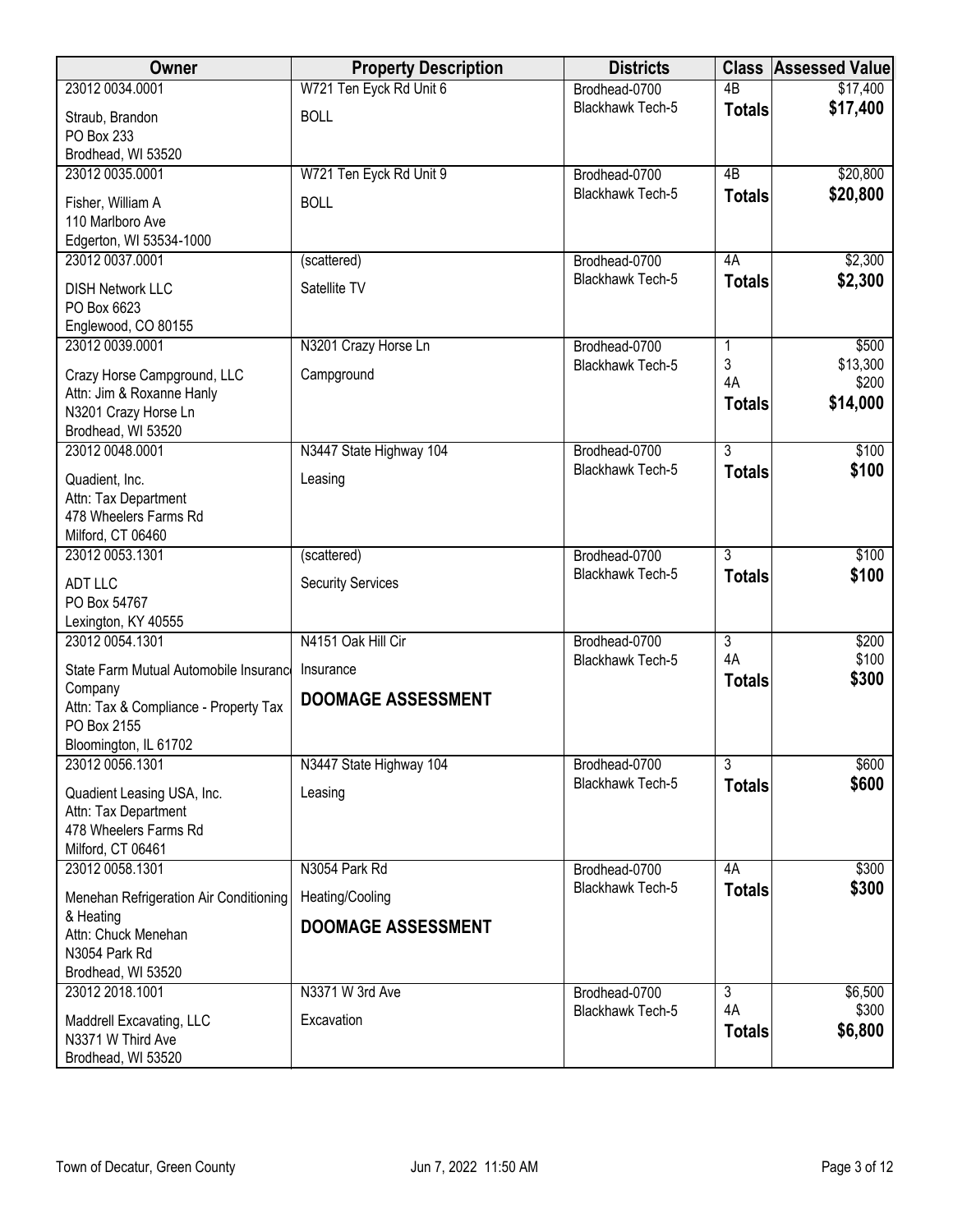| Owner                                    | <b>Property Description</b>   | <b>Districts</b>                         | <b>Class</b>    | Assessed Value         |
|------------------------------------------|-------------------------------|------------------------------------------|-----------------|------------------------|
| 23012 2018.1101                          | N3201 Crazy Horse Ln Unit 500 | Brodhead-0700                            |                 |                        |
| Kluever, Carrie                          | Crazy Horse Campsite          | Blackhawk Tech-5                         | <b>Totals</b>   |                        |
| 3055 Artesian Ln                         |                               |                                          |                 |                        |
| Madison, WI 53713                        |                               |                                          |                 |                        |
| 23012 2018.1201                          | N3201 Crazy Horse Ln Unit 501 | Brodhead-0700                            | $\overline{AB}$ | \$2,000                |
| Blumenstein, James                       | Crazy Horse Campsite          | Blackhawk Tech-5                         | <b>Totals</b>   | \$2,000                |
| Blumenstein, Nadine                      |                               |                                          |                 |                        |
| 112 Jonathan Dr                          |                               |                                          |                 |                        |
| Janesville, WI 53548                     |                               |                                          |                 |                        |
| 23012 2018.1301                          | N3201 Crazy Horse Ln Unit 502 | Brodhead-0700<br>Blackhawk Tech-5        | 4B              | \$1,300                |
| Hinds, Ron                               | Crazy Horse Campsite          |                                          | <b>Totals</b>   | \$1,300                |
| 872 E Memorial Dr                        |                               |                                          |                 |                        |
| Janesville, WI 53545                     |                               |                                          |                 |                        |
| 23012 2018.1401                          | N3201 Crazy Horse Ln Unit 503 | Brodhead-0700<br><b>Blackhawk Tech-5</b> | 4B              | \$1,100                |
| Crowley, Lisa                            | Crazy Horse Campsite          |                                          | <b>Totals</b>   | \$1,100                |
| 20455 Romero Ave                         |                               |                                          |                 |                        |
| Lake Villa, IL 60046                     |                               |                                          |                 |                        |
| 23012 2018.1501                          | N3201 Crazy Horse Ln Unit 504 | Brodhead-0700<br>Blackhawk Tech-5        | $\overline{AB}$ | \$900                  |
| Maloney, James                           | Crazy Horse Campsite          |                                          | <b>Totals</b>   | \$900                  |
| Attn: James Maloney                      |                               |                                          |                 |                        |
| 1513 Lincoln Hts                         |                               |                                          |                 |                        |
| Beloit, WI 53511-3358<br>23012 2018.1601 |                               |                                          | $\overline{AB}$ |                        |
|                                          | N3201 Crazy Horse Ln Unit 505 | Brodhead-0700<br>Blackhawk Tech-5        |                 | $\overline{50}$<br>\$0 |
| Tonak, Dennis & Ruthann                  | Crazy Horse Campsite          |                                          | <b>Totals</b>   |                        |
| Attn: Dennis & Ruthann Tonak             |                               |                                          |                 |                        |
| 4843 Crowpoint Rd<br>Roscoe, ILI 61073   |                               |                                          |                 |                        |
| 23012 2018.1701                          | N3201 Crazy Horse Ln Unit 506 | Brodhead-0700                            | $\overline{AB}$ | $\sqrt[6]{}$           |
|                                          |                               | Blackhawk Tech-5                         | <b>Totals</b>   | \$0                    |
| Fagerstrom, Rick                         | Crazy Horse Campsite          |                                          |                 |                        |
| 576 Tower Dr<br>Rockford, IL 61108       |                               |                                          |                 |                        |
| 23012 2018.1801                          | N3201 Crazy Horse Ln Unit 508 | Brodhead-0700                            | 4B              | \$1,200                |
|                                          |                               | Blackhawk Tech-5                         | <b>Totals</b>   | \$1,200                |
| Chesmore, Deborah<br>210 N 7th St        | Crazy Horse Campsite          |                                          |                 |                        |
| Oregon, IL 61061-1310                    |                               |                                          |                 |                        |
| 23012 2018.1901                          | N3201 Crazy Horse Ln Unit 509 | Brodhead-0700                            | 4 <sub>B</sub>  | \$1,200                |
|                                          |                               | Blackhawk Tech-5                         | <b>Totals</b>   | \$1,200                |
| Wesley, Wayne<br>Cowles, Kim             | Crazy Horse Campsite          |                                          |                 |                        |
| 432 Margart Ter                          |                               |                                          |                 |                        |
| Cary, IL 60013                           |                               |                                          |                 |                        |
| 23012 2018.2001                          | (scattered)                   | Brodhead-0700                            | 3               | \$1,800                |
| DirecTV LLC                              | Satellite TV                  | Blackhawk Tech-5                         | <b>Totals</b>   | \$1,800                |
| Attn: Property Tax Dept                  |                               |                                          |                 |                        |
| 1010 Pine 9E-L-01                        |                               |                                          |                 |                        |
| St Louis, MO 63101                       |                               |                                          |                 |                        |
| 23012 2018.2101                          | N3201 Crazy Horse Ln Unit 510 | Brodhead-0700                            | $\overline{AB}$ | $\overline{60}$        |
| Jenson, Cynthia & Timothy                | Crazy Horse Campsite          | Blackhawk Tech-5                         | <b>Totals</b>   | \$0                    |
| 4422 John Paul Rd #26                    |                               |                                          |                 |                        |
| Milton, WI 53563                         |                               |                                          |                 |                        |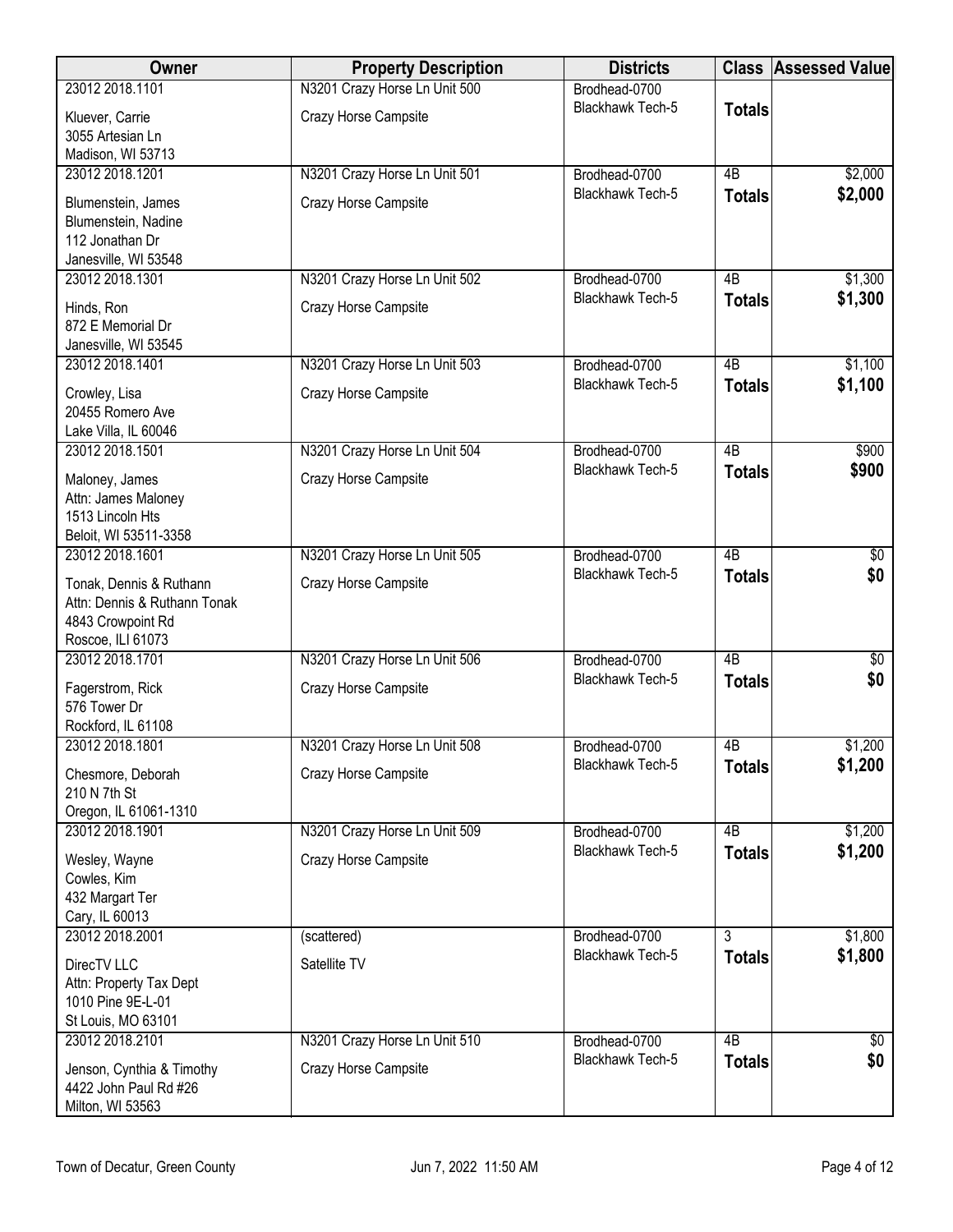| Owner                                    | <b>Property Description</b>   | <b>Districts</b>        | <b>Class</b>    | <b>Assessed Value</b> |
|------------------------------------------|-------------------------------|-------------------------|-----------------|-----------------------|
| 23012 2018.2201                          | N3201 Crazy Horse Ln Unit 512 | Brodhead-0700           | $\overline{AB}$ | \$500                 |
| King, James & Crabtree, Tracy            | Crazy Horse Campsite          | <b>Blackhawk Tech-5</b> | <b>Totals</b>   | \$500                 |
| Attn: James King & Tracy Crabtree        |                               |                         |                 |                       |
| 1779 Marion Ct                           |                               |                         |                 |                       |
| Beloirt, WI 53511-3740                   |                               |                         |                 |                       |
| 23012 2018.2301                          | N3201 Crazy Horse Ln Unit 513 | Brodhead-0700           | $\overline{AB}$ | \$700                 |
| Houck, Allison & Wilson, Martin          | Crazy Horse Campsite          | Blackhawk Tech-5        | <b>Totals</b>   | \$700                 |
| Attn: Allison Houck & Martin Wilson      |                               |                         |                 |                       |
| 10450 Lansdowne Dr                       |                               |                         |                 |                       |
| Machesney Park, IL 61115                 |                               |                         |                 |                       |
| 23012 2018.2401                          | N3201 Crazy Horse Ln Unit 514 | Brodhead-0700           | 4B              | \$2,700               |
| Marshall, Joseph                         | Crazy Horse Campsite          | Blackhawk Tech-5        | <b>Totals</b>   | \$2,700               |
| Marshall, Patricia                       |                               |                         |                 |                       |
| 3635 Balmoral Dr                         |                               |                         |                 |                       |
| Janesville, WI 53548                     |                               |                         |                 |                       |
| 23012 2018.2501                          | N3201 Crazy Horse Ln Unit 515 | Brodhead-0700           | 4B              | \$1,300               |
| Atwell, Tiffany                          | Crazy Horse Campsite          | Blackhawk Tech-5        | <b>Totals</b>   | \$1,300               |
| Hansen, Robert                           |                               |                         |                 |                       |
| 2044 Vernon Ave                          |                               |                         |                 |                       |
| Beloit, WI 53511                         |                               |                         |                 |                       |
| 23012 2018.2601                          | N3201 Crazy Horse Ln Unit 516 | Brodhead-0700           | $\overline{AB}$ | \$2,300               |
|                                          |                               | Blackhawk Tech-5        | <b>Totals</b>   | \$2,300               |
| Goodsell, Phyllis<br>38 N Bolton Rd      | Crazy Horse Campsite          |                         |                 |                       |
| Freeport, IL 61032                       |                               |                         |                 |                       |
| 23012 2018.2701                          | N3201 Crazy Horse Ln Unit 517 | Brodhead-0700           | $\overline{AB}$ | $\overline{60}$       |
|                                          |                               | Blackhawk Tech-5        | <b>Totals</b>   | \$0                   |
| Halbmaier, Evelyn                        | Crazy Horse Campsite          |                         |                 |                       |
| 10916 State Route 47                     |                               |                         |                 |                       |
| Hebron, IL 60034-9629<br>23012 2018.2801 |                               | Brodhead-0700           | $\overline{AB}$ |                       |
|                                          | N3201 Crazy Horse Ln Unit 518 | Blackhawk Tech-5        |                 | \$1,000               |
| Bolhous, Andy                            | Crazy Horse Campsite          |                         | <b>Totals</b>   | \$1,000               |
| Bolhous, Renee                           |                               |                         |                 |                       |
| 1651 Bracknel Blvd                       |                               |                         |                 |                       |
| Rockford, IL 61103                       |                               |                         |                 |                       |
| 23012 2018.2901                          | N3201 Crazy Horse Ln Unit 519 | Brodhead-0700           | 4B              | \$1,400               |
| Gramigna, Frank                          | Crazy Horse Campsite          | Blackhawk Tech-5        | <b>Totals</b>   | \$1,400               |
| Gramigna, Michelle                       |                               |                         |                 |                       |
| 2904 Arbor Dr                            |                               |                         |                 |                       |
| McHenry, IL 60050                        |                               |                         |                 |                       |
| 23012 2018.3001                          | W2216 Pinnow Rd               | Juda-2737               | 4A              | \$53,500              |
| Faith Hilbert Towers, LLC                | Tower                         | Blackhawk Tech-5        | <b>Totals</b>   | \$53,500              |
| 417 Pine St                              |                               |                         |                 |                       |
| Green Bay, WI 54301                      |                               |                         |                 |                       |
| 23012 2018.3101                          | N3201 Crazy Horse Ln Unit 521 | Brodhead-0700           | $\overline{AB}$ | \$1,000               |
| Mcenaney, Sharon                         | Crazy Horse Campsite          | Blackhawk Tech-5        | <b>Totals</b>   | \$1,000               |
| Mcenaney, Larry                          |                               |                         |                 |                       |
| 106 Marengo Rd                           |                               |                         |                 |                       |
| Harvard, IL 60033                        |                               |                         |                 |                       |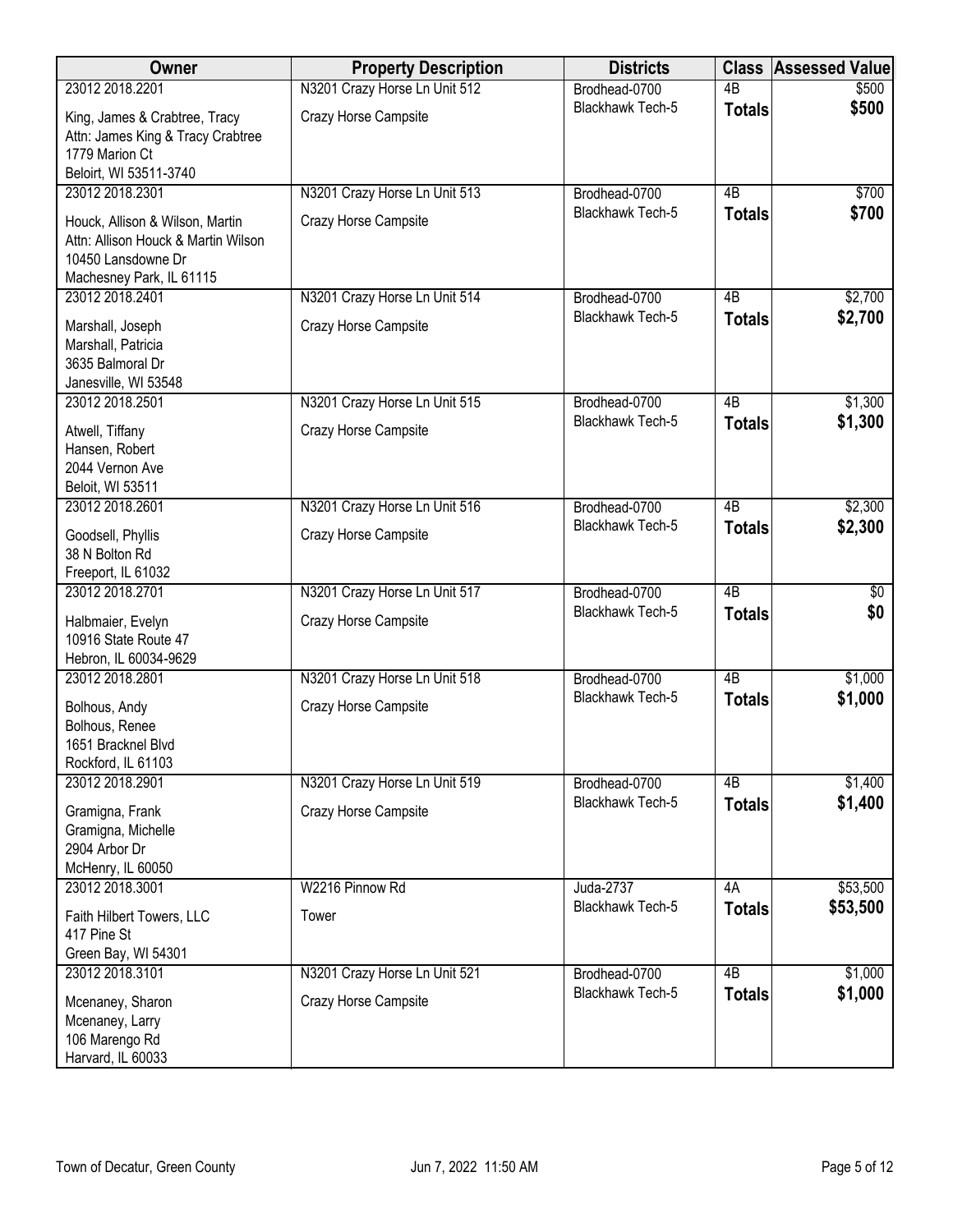| Owner                                                                                                       | <b>Property Description</b>   | <b>Districts</b>        |                 | <b>Class Assessed Value</b> |
|-------------------------------------------------------------------------------------------------------------|-------------------------------|-------------------------|-----------------|-----------------------------|
| 23012 2018.3201                                                                                             | N3201 Crazy Horse Ln Unit 522 | Brodhead-0700           | $\overline{AB}$ | \$3,700                     |
| Jacobson, Patrick & Karla<br>2505 Kellogg Ave                                                               | Crazy Horse Campsite          | Blackhawk Tech-5        | <b>Totals</b>   | \$3,700                     |
| Janesville, WI 53546-5924<br>23012 2018.3301                                                                | N3201 Crazy Horse Ln Unit 552 | Brodhead-0700           | $\overline{AB}$ | \$1,800                     |
| Aellig, Tom & Jennifer<br>826 Wheeler St<br>Woodstock, IL 60098                                             | Crazy Horse Campsite          | Blackhawk Tech-5        | <b>Totals</b>   | \$1,800                     |
| 23012 2018.3401                                                                                             | N3201 Crazy Horse Ln Unit 555 | Brodhead-0700           | 4B              | \$1,300                     |
| Kundert, Jason<br>Attn: Jason Kundert<br>422 N 12th Avenue Ct<br>Monroe, WI 53566-4029                      | Crazy Horse Campsite          | Blackhawk Tech-5        | <b>Totals</b>   | \$1,300                     |
| 23012 2018.3501                                                                                             | N3201 Crazy Horse Ln Unit 556 | Brodhead-0700           | $\overline{AB}$ | \$1,000                     |
| Miller, Lisa<br>Miller, Jamie<br>13156 Keelson Dr<br>Rockton, IL 61072                                      | Crazy Horse Campsite          | Blackhawk Tech-5        | <b>Totals</b>   | \$1,000                     |
| 23012 2018.3601                                                                                             | N3201 Crazy Horse Ln Unit 558 | Brodhead-0700           | $\overline{AB}$ | \$800                       |
| Miller, Patrick<br>Miller, Becky<br>806 Garfield Ave<br>Beloit, WI 53511                                    | Crazy Horse Campsite          | Blackhawk Tech-5        | <b>Totals</b>   | \$800                       |
| 23012 2018.3701                                                                                             | N3201 Crazy Horse Ln Unit 559 | Brodhead-0700           | $\overline{AB}$ | $\overline{60}$             |
| Douvikas, Chad<br>8753 S Hanover Hill Rd<br>Hanover, IL 61041-9617                                          | Crazy Horse Campsite          | Blackhawk Tech-5        | <b>Totals</b>   | \$0                         |
| 23012 2018.3801                                                                                             | N3201 Crazy Horse Ln Unit 561 | Brodhead-0700           | $\overline{AB}$ | \$600                       |
| Murphy, David<br>Murphy, Charlotte<br>762 Windfield Ln<br>Machesney Park, IL 61115                          | Crazy Horse Campsite          | Blackhawk Tech-5        | <b>Totals</b>   | \$600                       |
| 23012 2018.4001                                                                                             | N3941 Golf Course Rd          | Brodhead-0700           | $\overline{3}$  | \$200                       |
| Great Lakes Coca-Cola Distribution LLC<br>Attn: Accounts Payable<br>7400 N Oak Park Ave<br>Niles, IL 60714  | Wholesale                     | Blackhawk Tech-5        | <b>Totals</b>   | \$200                       |
| 23012 2018.4101                                                                                             | N3201 Crazy Horse Ln Unit 562 | Brodhead-0700           | 4B              | \$600                       |
| Richards, Stephanie & Matt<br>501 9th St<br>Brodhead, WI 53520                                              | Crazy Horse Campsite          | <b>Blackhawk Tech-5</b> | <b>Totals</b>   | \$600                       |
| 23012 2018.4301                                                                                             | N3201 Crazy Horse Ln Unit 567 | Brodhead-0700           | $\overline{AB}$ | \$2,400                     |
| Bulger, Steven & Michelle<br>Attn: Steven & Michelle Bulger<br>3885 Double Eagle Dr<br>Elgin, IL 60124-0007 | Crazy Horse Campsite          | Blackhawk Tech-5        | <b>Totals</b>   | \$2,400                     |
| 23012 2018.4401                                                                                             | N3201 Crazy Horse Ln Unit 569 | Brodhead-0700           | $\overline{AB}$ | \$500                       |
| Bauer, David<br>1065 N Canyon Dr<br>Freeport, IL 61032                                                      | Crazy Horse Campsite          | Blackhawk Tech-5        | <b>Totals</b>   | \$500                       |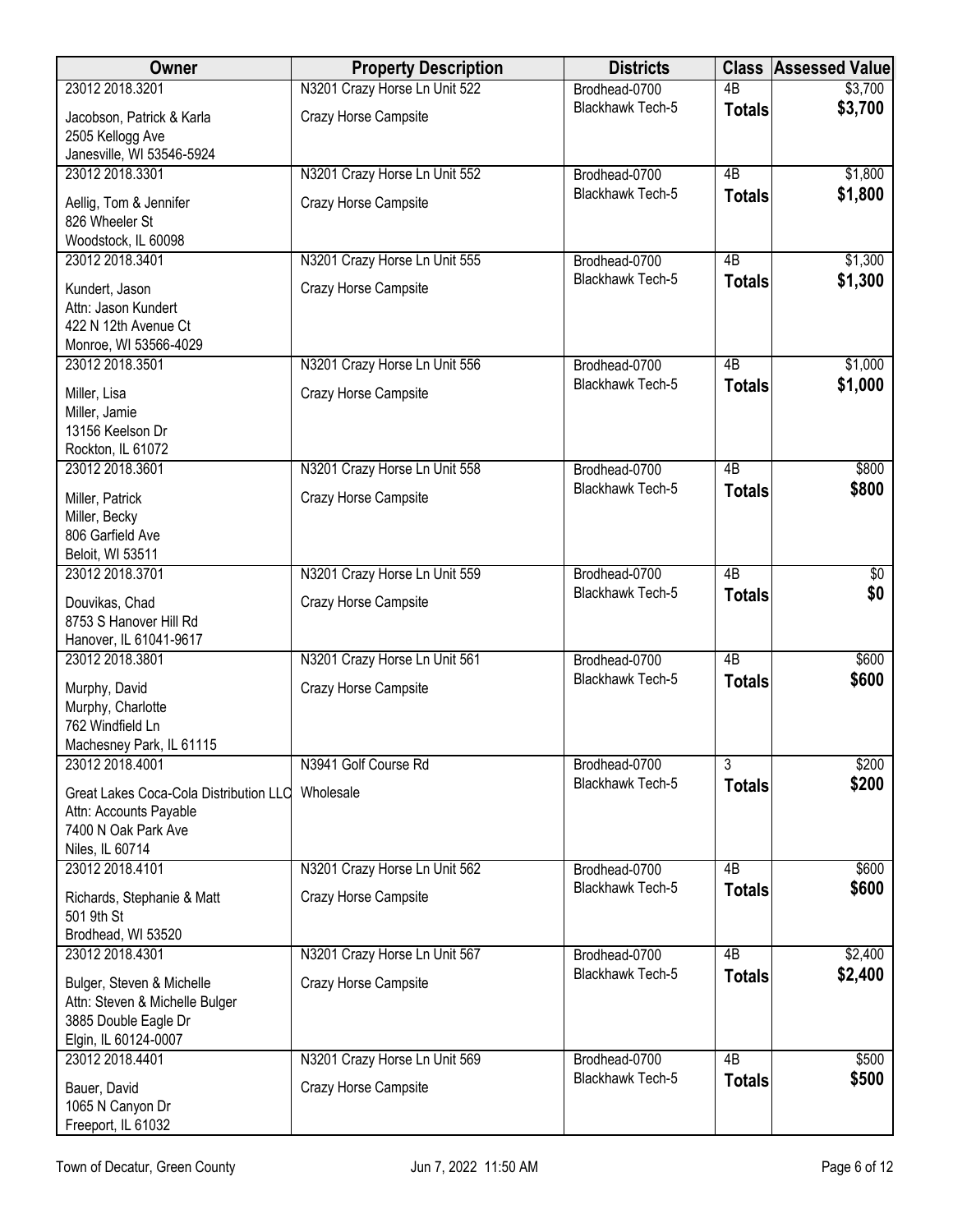| Owner                                        | <b>Property Description</b>   | <b>Districts</b>                  | <b>Class</b>    | <b>Assessed Value</b> |
|----------------------------------------------|-------------------------------|-----------------------------------|-----------------|-----------------------|
| 23012 2018.4501                              | N3201 Crazy Horse Ln Unit 572 | Brodhead-0700                     | $\overline{AB}$ | \$0                   |
| Prasil, Kelly                                | Crazy Horse Campsite          | <b>Blackhawk Tech-5</b>           | <b>Totals</b>   | \$0                   |
| 931 High Ridge Dr                            |                               |                                   |                 |                       |
| West Chicago, IL 60185                       |                               |                                   |                 |                       |
| 23012 2018.4601                              | N3201 Crazy Horse Ln Unit 573 | Brodhead-0700                     | 4B              | \$500                 |
| Buttenhoff, Todd & Holly                     | Crazy Horse Campsite          | Blackhawk Tech-5                  | <b>Totals</b>   | \$500                 |
| Attn: Todd & Holly Buttenhoff                |                               |                                   |                 |                       |
| 1525 Daisy Ct                                |                               |                                   |                 |                       |
| Romeoville, IL 60446-4898<br>23012 2018.4701 | N3201 Crazy Horse Ln Unit 574 | Brodhead-0700                     | 4 <sub>B</sub>  | \$2,600               |
|                                              |                               | <b>Blackhawk Tech-5</b>           | <b>Totals</b>   | \$2,600               |
| Alferes, James & Owens, Patty                | Crazy Horse Campsite          |                                   |                 |                       |
| 1500 S Busse Rd #2                           |                               |                                   |                 |                       |
| Mt Prospect, IL 60056<br>23012 2018.4801     | N3201 Crazy Horse Ln Unit 576 | Brodhead-0700                     | $\overline{AB}$ | \$800                 |
|                                              |                               | <b>Blackhawk Tech-5</b>           | <b>Totals</b>   | \$800                 |
| Zirk, Robin                                  | Crazy Horse Campsite          |                                   |                 |                       |
| Zirk, Lori<br>1519 S Osborne Ave             |                               |                                   |                 |                       |
| Janesville, WI 53546                         |                               |                                   |                 |                       |
| 23012 2018.4901                              | N3201 Crazy Horse Ln Unit 577 | Brodhead-0700                     | $\overline{AB}$ | \$700                 |
| Wolter, Tracy                                | Crazy Horse Campsite          | Blackhawk Tech-5                  | <b>Totals</b>   | \$700                 |
| Wolter, Tracy & Kassie                       |                               |                                   |                 |                       |
| 709 Merrill Ave                              |                               |                                   |                 |                       |
| Beloit, WI 53511                             |                               |                                   |                 |                       |
| 23012 2018.5001                              | W396 Decatur Rd               | Brodhead-0700                     | 4A              | \$62,800              |
| M3 Hilbert Towers LLC                        | Tower                         | Blackhawk Tech-5                  | <b>Totals</b>   | \$62,800              |
| 660 Newport Center Dr Ste 200                |                               |                                   |                 |                       |
| Newport Beach, CA 92660                      |                               |                                   |                 |                       |
| 23012 2018.5101                              | N3201 Crazy Horse Ln Unit 578 | Brodhead-0700                     | $\overline{AB}$ | \$1,500               |
| Rudoll, David & Jamie                        | Crazy Horse Campsite          | <b>Blackhawk Tech-5</b>           | <b>Totals</b>   | \$1,500               |
| 5000 S Johnathan Ln                          |                               |                                   |                 |                       |
| New Berlin, WI 53151                         |                               |                                   |                 |                       |
| 23012 2018.5201                              | N3201 Crazy Horse Ln Unit 579 | Brodhead-0700                     | 4 <sub>B</sub>  | \$2,300               |
| Nye, Donette                                 | Crazy Horse Campsite          | Blackhawk Tech-5                  | <b>Totals</b>   | \$2,300               |
| 1607 19th St                                 |                               |                                   |                 |                       |
| Brodhead, WI 53520<br>23012 2018.5301        |                               |                                   | 4B              |                       |
|                                              | N3201 Crazy Horse Ln Unit 600 | Brodhead-0700<br>Blackhawk Tech-5 | <b>Totals</b>   | \$1,000<br>\$1,000    |
| Peters, Doug                                 | Crazy Horse Campsite          |                                   |                 |                       |
| W7527 Pleasant St                            |                               |                                   |                 |                       |
| Delavan, WI 53115<br>23012 2018.5401         | N3201 Crazy Horse Ln Unit 601 | Brodhead-0700                     | 4B              | \$600                 |
|                                              |                               | Blackhawk Tech-5                  | <b>Totals</b>   | \$600                 |
| Murphy, Jeremy                               | Crazy Horse Campsite          |                                   |                 |                       |
| Murphy, Tonya<br>13193 Keelson Dr            |                               |                                   |                 |                       |
| Rockton, IL 61072                            |                               |                                   |                 |                       |
| 23012 2018.5501                              | N3201 Crazy Horse Ln Unit 602 | Brodhead-0700                     | 4B              | \$500                 |
| Wheeler, Doug & Rene                         | Crazy Horse Campsite          | Blackhawk Tech-5                  | <b>Totals</b>   | \$500                 |
| 15604 Summerbrooke Ln                        |                               |                                   |                 |                       |
| South Beloit, IL 61080-9240                  |                               |                                   |                 |                       |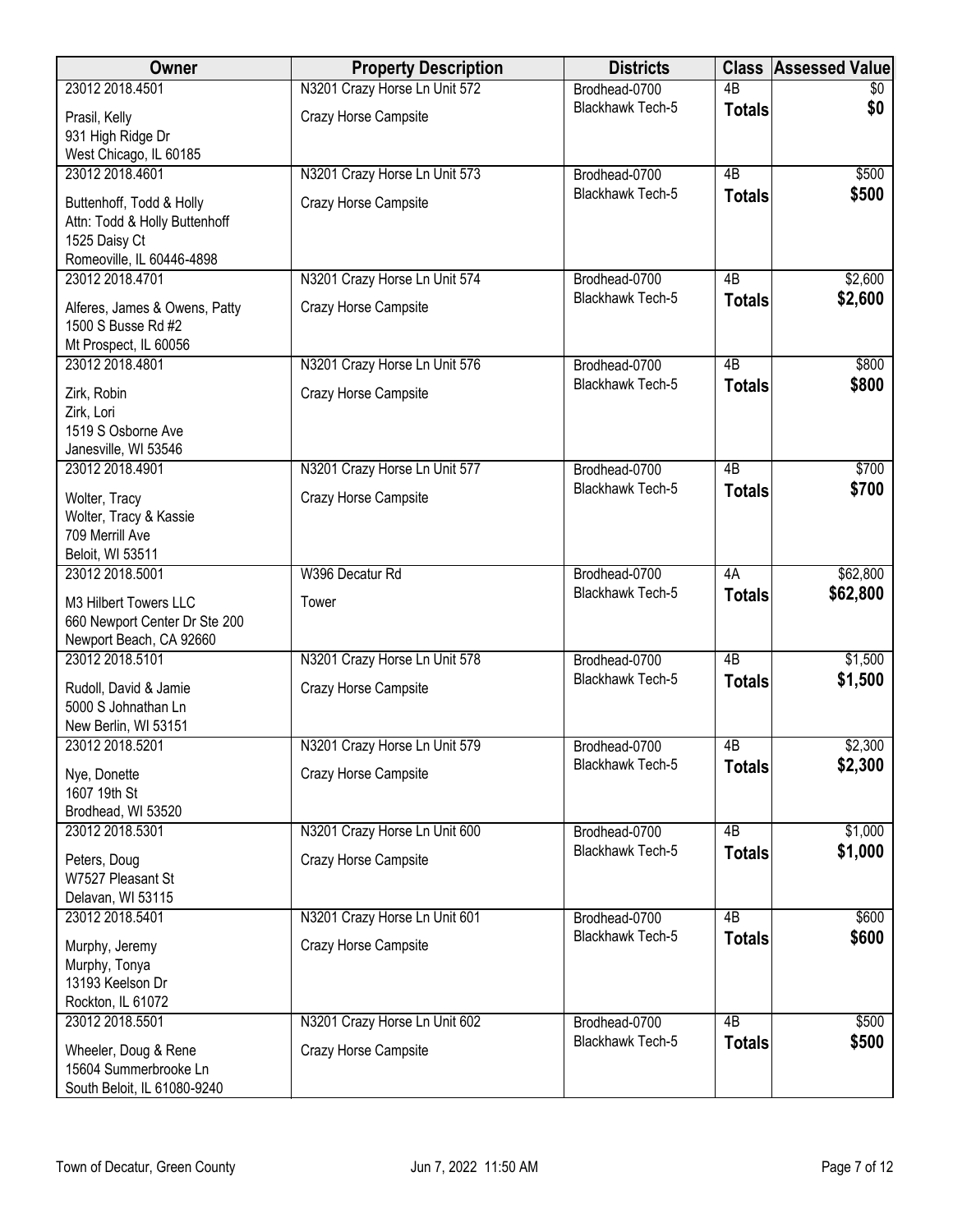| Owner                                                 | <b>Property Description</b>   | <b>Districts</b>                  | <b>Class</b>    | <b>Assessed Value</b> |
|-------------------------------------------------------|-------------------------------|-----------------------------------|-----------------|-----------------------|
| 23012 2018.5601                                       | N3201 Crazy Horse Ln Unit 604 | Brodhead-0700                     | $\overline{AB}$ | \$0                   |
| Radke, Jessica & Larson, Evan<br>307 Forest Park Blvd | Crazy Horse Campsite          | <b>Blackhawk Tech-5</b>           | <b>Totals</b>   | \$0                   |
| South Beloit, IL 61080                                |                               |                                   |                 |                       |
| 23012 2018.5701                                       | N3201 Crazy Horse Ln Unit 606 | Brodhead-0700                     | $\overline{AB}$ | \$700                 |
| Radke, Amy                                            | Crazy Horse Campsite          | Blackhawk Tech-5                  | <b>Totals</b>   | \$700                 |
| Radke, Ryan                                           |                               |                                   |                 |                       |
| 15133 Wittwer Rd<br>South Beloit, IL 61080            |                               |                                   |                 |                       |
| 23012 2018.5801                                       | N3201 Crazy Horse Ln Unit 607 | Brodhead-0700                     | 4B              | \$800                 |
|                                                       | Crazy Horse Campsite          | Blackhawk Tech-5                  | <b>Totals</b>   | \$800                 |
| Cronin, Malissa<br>Cronin, Pat                        |                               |                                   |                 |                       |
| 939 William St                                        |                               |                                   |                 |                       |
| Beloit, WI 53511                                      |                               |                                   |                 |                       |
| 23012 2018.5901                                       | N3201 Crazy Horse Ln Unit 608 | Brodhead-0700                     | 4B              | \$1,400               |
| Amedio, Maxine                                        | Crazy Horse Campsite          | Blackhawk Tech-5                  | <b>Totals</b>   | \$1,400               |
| 108 Woodland Dr                                       |                               |                                   |                 |                       |
| Round Lake, IL 60073                                  |                               |                                   |                 |                       |
| 23012 2018.6001                                       | N3201 Crazy Horse Ln Unit 312 | Brodhead-0700                     | $\overline{AB}$ | \$400                 |
| Finney, Jason & Regina<br>2155 Hayfield LN            | Crazy Horse Campsite          | Blackhawk Tech-5                  | <b>Totals</b>   | \$400                 |
| Beloit, WI 53511-7036                                 |                               |                                   |                 |                       |
| 23012 2018.6101                                       | N3201 Crazy Horse Ln Unit 702 | Brodhead-0700                     | 4B              | \$600                 |
| Austin, Terry & Karen<br>Attn: Terry & Karen Austin   | Crazy Horse Campsite          | Blackhawk Tech-5                  | <b>Totals</b>   | \$600                 |
| 8341 Vicki Rd                                         |                               |                                   |                 |                       |
| Rockford, IL 61108                                    |                               |                                   |                 |                       |
| 23012 2018.6201                                       | N3201 Crazy Horse Ln Unit 703 | Brodhead-0700                     | $\overline{AB}$ | $\sqrt[6]{}$          |
| Wilson, Devin                                         | Crazy Horse Campsite          | <b>Blackhawk Tech-5</b>           | <b>Totals</b>   | \$0                   |
| Wilson, Rhonda                                        |                               |                                   |                 |                       |
| 126 Maple St                                          |                               |                                   |                 |                       |
| Orfordville, WI 53576<br>23012 2018.6301              | N3201 Crazy Horse Ln Unit 705 | Brodhead-0700                     | 4B              | \$0                   |
|                                                       |                               | Blackhawk Tech-5                  | <b>Totals</b>   | \$0                   |
| Carpenter, Brenda & Jeff<br>1613 Nelson Dr            | Crazy Horse Campsite          |                                   |                 |                       |
| Machesney Park, IL 61115-2653                         |                               |                                   |                 |                       |
| 23012 2018.6401                                       | N3201 Crazy Horse Ln Unit 706 | Brodhead-0700<br>Blackhawk Tech-5 | 4B              | \$0                   |
| Ramsey, John & Aileen                                 | Crazy Horse Campsite          |                                   | <b>Totals</b>   | \$0                   |
| 106 Marengo Rd                                        |                               |                                   |                 |                       |
| Harvard, IL 60033<br>23012 2018.6501                  | N3201 Crazy Horse Ln Unit 712 | Brodhead-0700                     | $\overline{AB}$ | \$1,300               |
|                                                       |                               | Blackhawk Tech-5                  | <b>Totals</b>   | \$1,300               |
| Perez, Albert & Lauren<br>932 S Grant Ave             | Crazy Horse Campsite          |                                   |                 |                       |
| Villa Park, IL 60181-3337                             |                               |                                   |                 |                       |
| 23012 2018.6601                                       | N3201 Crazy Horse Ln Unit 714 | Brodhead-0700                     | $\overline{AB}$ | \$1,300               |
| Primuth, Dan & Andrea                                 | Crazy Horse Campsite          | Blackhawk Tech-5                  | <b>Totals</b>   | \$1,300               |
| Attn: Dan & Andrea Primuth                            |                               |                                   |                 |                       |
| 5456 Murphy's run                                     |                               |                                   |                 |                       |
| Roscoe, IL 61073-9438                                 |                               |                                   |                 |                       |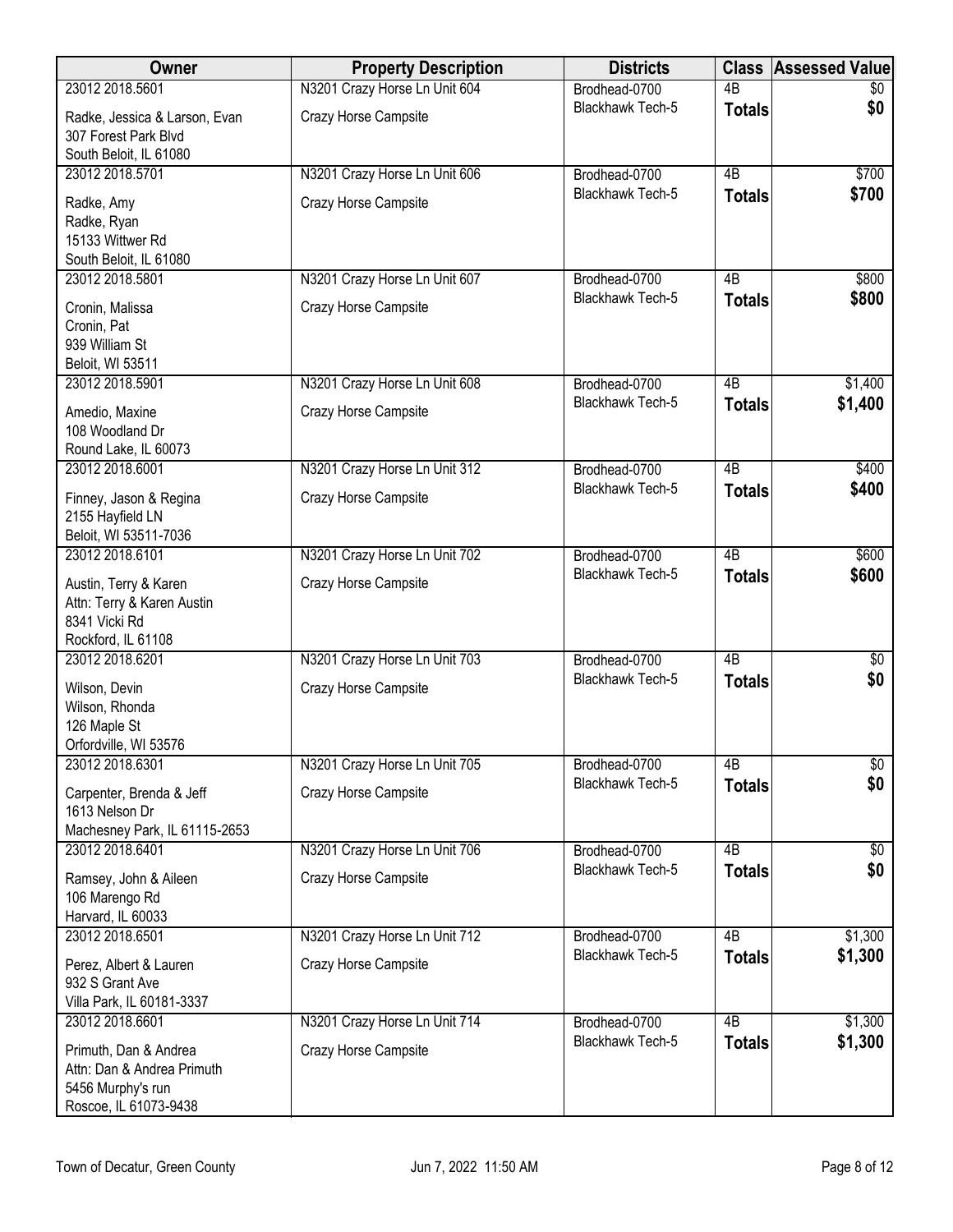| Owner                                            | <b>Property Description</b>   | <b>Districts</b> | <b>Class</b>    | <b>Assessed Value</b> |
|--------------------------------------------------|-------------------------------|------------------|-----------------|-----------------------|
| 23012 2018.6701                                  | N3201 Crazy Horse Ln Unit 716 | Brodhead-0700    | $\overline{AB}$ | \$1,200               |
| Yoss, Cher'Rie                                   | Crazy Horse Campsite          | Blackhawk Tech-5 | <b>Totals</b>   | \$1,200               |
| 600 E Memorial Dr                                |                               |                  |                 |                       |
| Janesville, WI 53545-1666<br>23012 2018.6801     | N3201 Crazy Horse Ln Unit 717 | Brodhead-0700    | $\overline{AB}$ | \$3,800               |
|                                                  |                               | Blackhawk Tech-5 | <b>Totals</b>   | \$3,800               |
| Ortiz, Jennifer<br>Ortiz, Felipe                 | Crazy Horse Campsite          |                  |                 |                       |
| 786 Aztec Dr                                     |                               |                  |                 |                       |
| Carol Stream, IL 60188                           |                               |                  |                 |                       |
| 23012 2018.6901                                  | N3201 Crazy Horse Ln Unit 727 | Brodhead-0700    | 4B              | \$1,100               |
| Perez, Jessie                                    | Crazy Horse Campsite          | Blackhawk Tech-5 | <b>Totals</b>   | \$1,100               |
| 562 Cedar Ln                                     |                               |                  |                 |                       |
| Lombard, IL 60148                                |                               |                  |                 |                       |
| 23012 2018.7001                                  | N3201 Crazy Horse Ln Unit 313 | Brodhead-0700    | 4B              | \$0                   |
| Harper, Doc                                      | Crazy Horse Campsite          | Blackhawk Tech-5 | <b>Totals</b>   | \$0                   |
| 1005 Bunting Dr                                  |                               |                  |                 |                       |
| Machesney Park, IL 61115-2501<br>23012 2018.7101 | N3201 Crazy Horse Ln Unit 728 | Brodhead-0700    | $\overline{AB}$ | $\sqrt[6]{30}$        |
|                                                  |                               | Blackhawk Tech-5 | <b>Totals</b>   | \$0                   |
| Vacant Lot                                       | Crazy Horse Campsite          |                  |                 |                       |
| N3201 Crazy Horse Ln Unit 728                    |                               |                  |                 |                       |
| 23012 2018.7201                                  | N3201 Crazy Horse Ln Unit 731 | Brodhead-0700    | $\overline{AB}$ | \$1,900               |
| Montavon, Joe                                    | Crazy Horse Campsite          | Blackhawk Tech-5 | <b>Totals</b>   | \$1,900               |
| Montavon, Deb                                    |                               |                  |                 |                       |
| 1922 Fisher Rd                                   |                               |                  |                 |                       |
| South Beloit, IL 61080<br>23012 2018.7301        | N3201 Crazy Horse Ln Unit 733 | Brodhead-0700    | 4B              | \$3,800               |
|                                                  |                               | Blackhawk Tech-5 | <b>Totals</b>   | \$3,800               |
| Barr, Michael<br>Barr, Karen                     | Crazy Horse Campsite          |                  |                 |                       |
| 1170 W Harrison St                               |                               |                  |                 |                       |
| Freeport, IL 61032                               |                               |                  |                 |                       |
| 23012 2018.7401                                  | N3201 Crazy Horse Ln Unit 734 | Brodhead-0700    | 4B              | \$600                 |
| Kunysz, Daniel                                   | Crazy Horse Campsite          | Blackhawk Tech-5 | Totals          | \$600                 |
| 4811 N Olcott Ave #616                           |                               |                  |                 |                       |
| Harwood Heights, IL 60706<br>23012 2018.7501     | N3201 Crazy Horse Ln Unit 735 | Brodhead-0700    | 4B              | $\sqrt[6]{}$          |
|                                                  |                               | Blackhawk Tech-5 | <b>Totals</b>   | \$0                   |
| Freeman, Derek & Kendall<br>505 Cochise PI       | Crazy Horse Campsite          |                  |                 |                       |
| Carol Stream, IL 60188                           |                               |                  |                 |                       |
| 23012 2018.7601                                  | N3201 Crazy Horse Ln Unit 736 | Brodhead-0700    | $\overline{AB}$ | \$5,600               |
| Roeling, Kenneth                                 | Crazy Horse Campsite          | Blackhawk Tech-5 | <b>Totals</b>   | \$5,600               |
| 3995 Biltmore Chase                              |                               |                  |                 |                       |
| Rockford, IL 61109-2169                          |                               |                  |                 |                       |
| 23012 2018.7701                                  | N3201 Crazy Horse Ln Unit 737 | Brodhead-0700    | $\overline{AB}$ | \$0                   |
| Metz, Gerald & Brandt, Joan                      | Crazy Horse Campsite          | Blackhawk Tech-5 | <b>Totals</b>   | \$0                   |
| 7469 W McConnell Rd                              |                               |                  |                 |                       |
| McConnell, IL 61050-9765                         |                               |                  |                 |                       |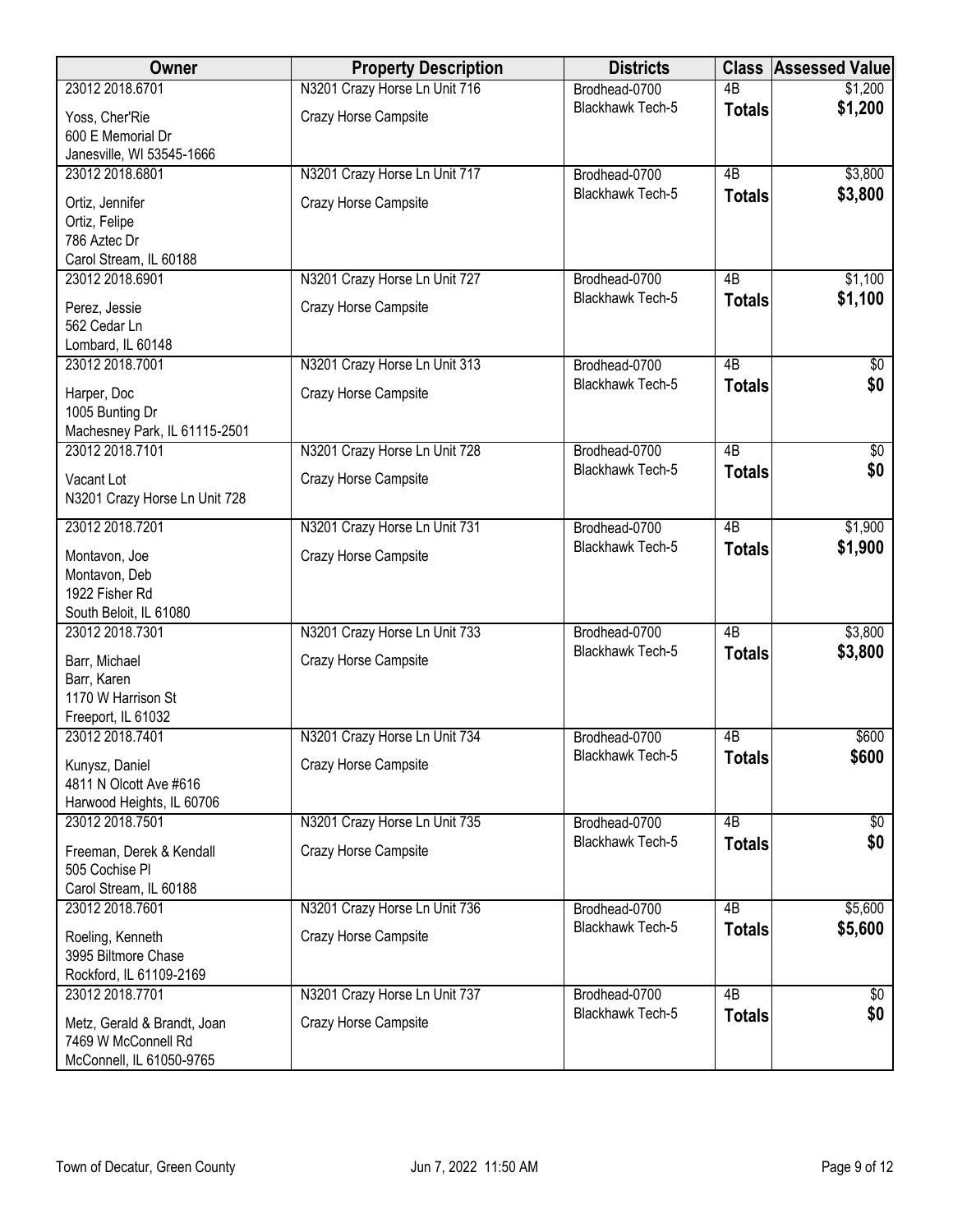| Owner                                                                                                                  | <b>Property Description</b>                           | <b>Districts</b>                  |                                  | <b>Class Assessed Value</b> |
|------------------------------------------------------------------------------------------------------------------------|-------------------------------------------------------|-----------------------------------|----------------------------------|-----------------------------|
| 23012 2018.7801                                                                                                        | N3201 Crazy Horse Ln Unit 738                         | Brodhead-0700                     | $\overline{AB}$                  | \$600                       |
| Krueger, Susan & Kenton<br>1809 2nd Ave                                                                                | Crazy Horse Campsite                                  | Blackhawk Tech-5                  | <b>Totals</b>                    | \$600                       |
| Monroe, WI 53566-2308                                                                                                  |                                                       |                                   |                                  |                             |
| 23012 2018.7901                                                                                                        | N3201 Crazy Horse Ln Unit 739                         | Brodhead-0700                     | $\overline{AB}$                  | \$2,700                     |
| Ropinski, Ed & Zawislak, Rhonda<br>Attn: Ed Ropinski & Rhonda Zawislak<br>5512 N Highland Dr<br>McHenry, IL 60050-8556 | Crazy Horse Campsite                                  | Blackhawk Tech-5                  | <b>Totals</b>                    | \$2,700                     |
| 23012 2018.8001                                                                                                        | N3201 Crazy Horse Ln Unit 314                         | Brodhead-0700                     | 4B                               | \$400                       |
| Schuur, Kathy & Tim<br>103 Jefferson St<br>Ridot, IL 61067                                                             | Crazy Horse Campsite                                  | Blackhawk Tech-5                  | <b>Totals</b>                    | \$400                       |
| 23012 2018.8101                                                                                                        | N3201 Crazy Horse Ln Unit 740                         | Brodhead-0700                     | 4B                               | \$0                         |
| Crazy Horse - Vacant<br>N3201 Crazy Horse Ln Unit 740                                                                  | Crazy Horse Campsite                                  | Blackhawk Tech-5                  | <b>Totals</b>                    | \$0                         |
| 23012 2018.8201                                                                                                        | N3201 Crazy Horse Ln Unit 744                         | Brodhead-0700                     | $\overline{AB}$                  | \$0                         |
| Lang, Brian & Molly<br>Attn: Brian & Molly Lang<br>102 W Grove St                                                      | Crazy Horse Campsite                                  | Blackhawk Tech-5                  | <b>Totals</b>                    | \$0                         |
| McConnell, IL 61050-9773                                                                                               |                                                       |                                   |                                  |                             |
| 23012 2018.8301<br>McKay, Brian<br>4656 N Kilpatrick Ave<br>Chicago, IL 60630                                          | N3201 Crazy Horse Ln Unit 746<br>Crazy Horse Campsite | Brodhead-0700<br>Blackhawk Tech-5 | $\overline{AB}$<br><b>Totals</b> | \$1,900<br>\$1,900          |
| 23012 2018.8401                                                                                                        | N3201 Crazy Horse Ln Unit 747                         | Brodhead-0700                     | 4B                               | $\overline{50}$             |
| Saylors, Michael<br>9337 Cherrywood<br>Roscoe, IL 61073-7251                                                           | Crazy Horse Campsite                                  | Blackhawk Tech-5                  | <b>Totals</b>                    | \$0                         |
| 23012 2018.8501                                                                                                        | N3201 Crazy Horse Ln Unit 748                         | Brodhead-0700                     | 4B                               | \$2,800                     |
| Zagorski, Kenneth<br>6817 Putnam Rd<br>Madison, WI 53711                                                               | Crazy Horse Campsite                                  | <b>Blackhawk Tech-5</b>           | <b>Totals</b>                    | \$2,800                     |
| 23012 2018.8601                                                                                                        | W769 Ten Eyck Rd                                      | Brodhead-0700                     | 4B                               | \$7,200                     |
| Thompson, Robert L. et al<br>d.b.a. Weekend Loafers<br>2422 Square Prarie Rd<br>Belvidere, IL 61008                    | Campground                                            | Blackhawk Tech-5                  | <b>Totals</b>                    | \$7,200                     |
| 23012 2018.8701                                                                                                        | N4697 County Rd E                                     | Brodhead-0700                     | 4B                               | \$105,100                   |
| Professional Property Management, LLO<br>d.b.a. Sweet Minihaha<br>N4697 County Rd E<br>Brodhead, WI 53520              | Campground                                            | Blackhawk Tech-5                  | <b>Totals</b>                    | \$105,100                   |
| 23012 2018.9001                                                                                                        | N3201 Crazy Horse Ln Unit 315                         | Brodhead-0700                     | $\overline{AB}$                  | \$0                         |
| Rogers, Bill & Michelle<br>2233 Staborn Dr<br>Beloit, WI 53511                                                         | Crazy Horse Campsite                                  | Blackhawk Tech-5                  | <b>Totals</b>                    | \$0                         |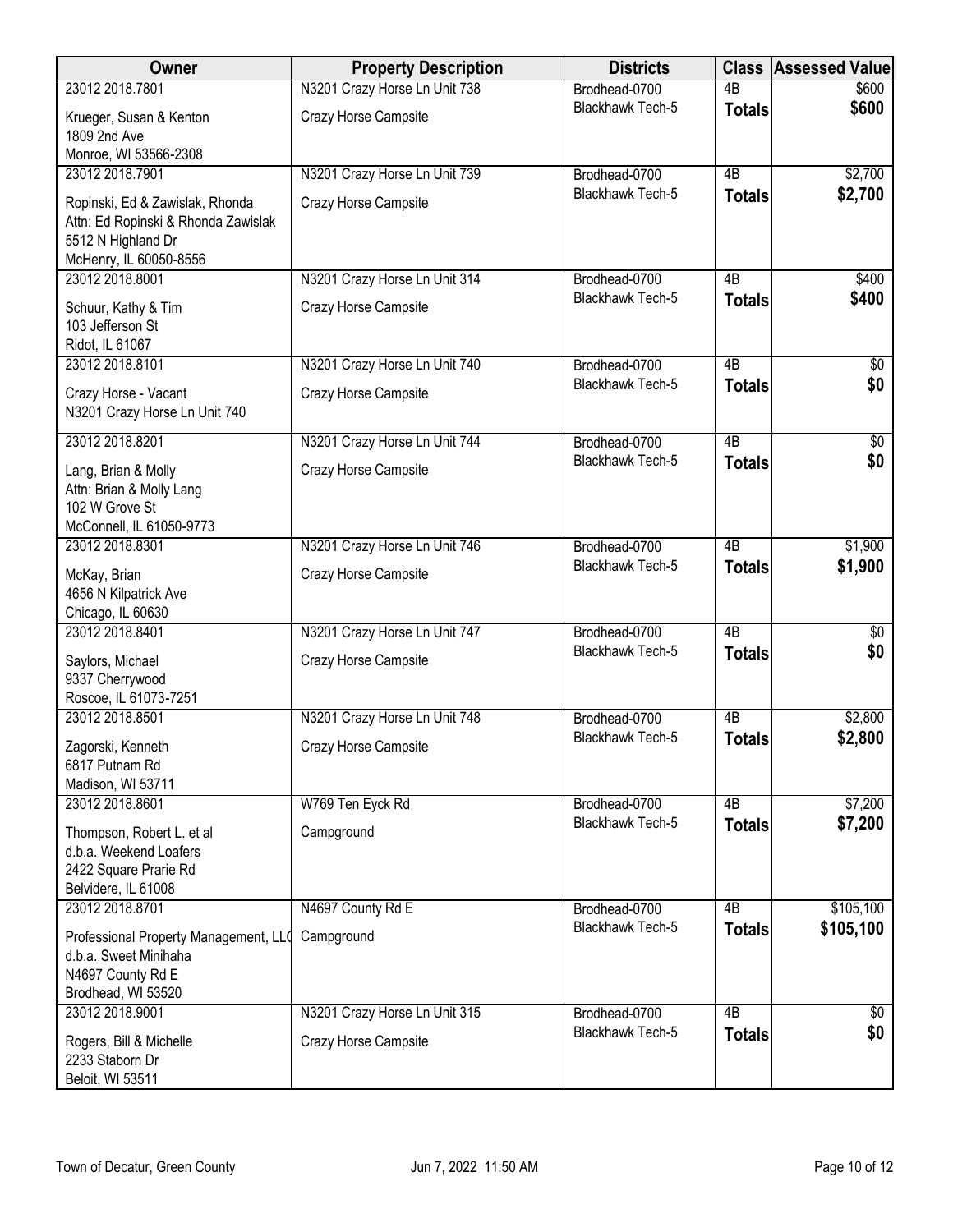| Owner                                                                                            | <b>Property Description</b>    | <b>Districts</b>        | <b>Class</b>    | <b>Assessed Value</b> |
|--------------------------------------------------------------------------------------------------|--------------------------------|-------------------------|-----------------|-----------------------|
| 23012 2019.1001                                                                                  | N3201 Crazy Horse Ln Unit 520  | Brodhead-0700           | $\overline{AB}$ | \$3,500               |
| Crouse, David<br>1156 E County Line Rd                                                           | Crazy Horse Campsite           | <b>Blackhawk Tech-5</b> | <b>Totals</b>   | \$3,500               |
| Grant Park, IL 60940<br>23012 2019.2001                                                          | N3201 Crazy Horse Ln Unit 565  | Brodhead-0700           | $\overline{AB}$ | \$2,200               |
| Krebs, Gailcra<br>Attn: Gail Krebs<br>817 10th St<br>Monroe, WI 53566                            | Crazy Horse Campsite           | Blackhawk Tech-5        | <b>Totals</b>   | \$2,200               |
| 23012 2019.3001                                                                                  | N3201 Crazy Horse Ln Unit 605  | Brodhead-0700           | 4B              | \$1,000               |
| Snippen, Craig<br>Snippen, Danielle<br>14707 Misty Meadows Ln<br>South Beloit, WI 61080          | Crazy Horse Campsite           | Blackhawk Tech-5        | <b>Totals</b>   | \$1,000               |
| 23012 2021.1001                                                                                  | N3201 Crazy Horse Ln Unit 310  | Brodhead-0700           | 4B              | \$1,900               |
| Schoonhoven, Tanner & Kristina<br>13057 Country Meadow Dr<br>Winnebago, IL 61088                 | Crazy Horse Campsite           | Blackhawk Tech-5        | <b>Totals</b>   | \$1,900               |
| 23012 2021.2001                                                                                  | N3201 Crazy Horse Ln Unit 553  | Brodhead-0700           | $\overline{AB}$ | \$1,100               |
| Richardson, Ray & Terry<br>Attn: Ray & Terry Richardson<br>1297 Parkway<br>Polar Grove, IL 61065 | Crazy Horse Campsite           | Blackhawk Tech-5        | <b>Totals</b>   | \$1,100               |
| 23012 2021.3001                                                                                  | N3201 Crazy Horse Ln Unit 700A | Brodhead-0700           | 4B              | \$700                 |
| Hill, Mike & Irene<br>Attn: Michelle R. Hill<br>4N285 Whirlaway Dr<br>Elburn, IL 60119-8813      | Crazy Horse Campsite           | Blackhawk Tech-5        | <b>Totals</b>   | \$700                 |
| 23012 2021.4001                                                                                  | N3201 Crazy Horse Ln Unit 741  | Brodhead-0700           | $\overline{AB}$ | \$0                   |
| Weir, Steve<br>3475 Twin Oaks Dr<br>Wonder Lake, IL 60097                                        | Crazy Horse Campsite           | Blackhawk Tech-5        | <b>Totals</b>   | \$0                   |
| 23012 2021.5001                                                                                  | N3201 Crazy Horse Ln Unit 17   | Brodhead-0700           | 4B              | \$1,900               |
| Hyrkas, Brett & Heather<br>9831 Jesters Row<br>Roscoe, IL 61073-9473                             | Crazy Horse Campsite           | Blackhawk Tech-5        | <b>Totals</b>   | \$1,900               |
| 23012 2021.6001                                                                                  | N3201 Crazy Horse Ln Unit 511  | Brodhead-0700           | 4B              | \$0                   |
| Mutz, Leslie et al<br>Attn: Leslie, Mutz<br>1840 Allen Ln<br>St Charles, IL 60174                | Crazy Horse Campsite           | Blackhawk Tech-5        | <b>Totals</b>   | \$0                   |
| 23012 2021.7001                                                                                  | N3941 Golf Course Rd           | Brodhead-0700           | 3               | \$63,000              |
| Three Waters Reserve<br>N3941 Golf Course Rd<br>Brodhead, WI 53520                               | <b>Land Conservation</b>       | Blackhawk Tech-5        | <b>Totals</b>   | \$63,000              |
| 23012 2022.1001                                                                                  | N3201 Crazy Horse Ln Unit 568  | Brodhead-0700           | $\overline{AB}$ | \$900                 |
| Kramer, Colleen<br>299 Bennett Dr<br>Carol Stream, IL 60188                                      | Crazy Horse Campsite           | Blackhawk Tech-5        | <b>Totals</b>   | \$900                 |